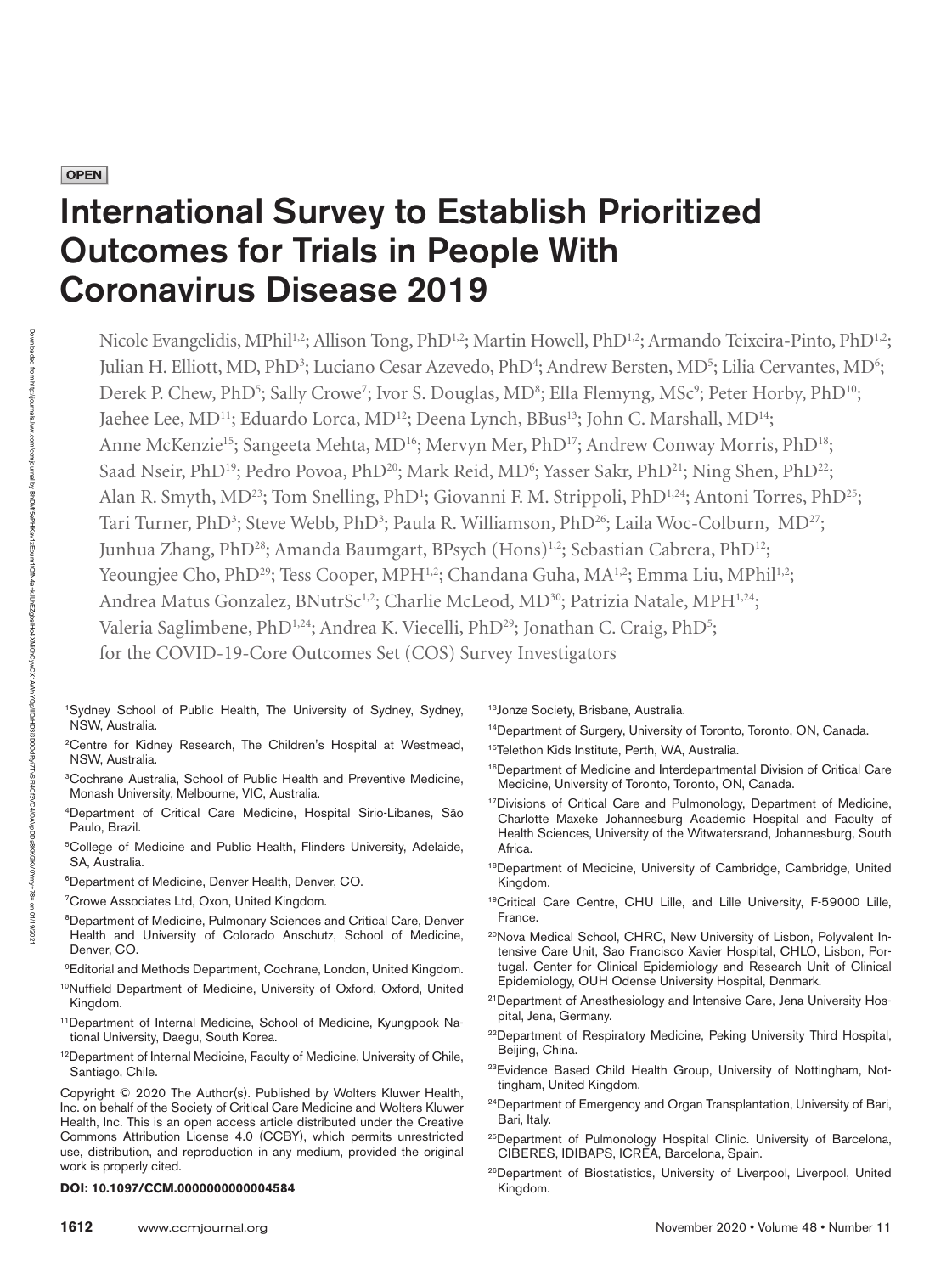- <sup>27</sup>Section of Infectious Diseases Department of Medicine, National School of Tropical Medicine Baylor College of Medicine, Houston, TX.
- 28Evidence-based Medicine center, Tianjin University of Traditional Chinese Medicine, Tianjin, China.
- <sup>29</sup>Faculty of Medicine, University of Queensland, Brisbane, Old, Australia.
- 30Department of Infectious Diseases, Perth Children's Hospital, Perth, WA, Australia.

**Objectives:** There are over 4,000 trials conducted in people with coronavirus disease 2019. However, the variability of outcomes and the omission of patient-centered outcomes may diminish the impact of these trials on decision-making. The aim of this study was to generate a consensus-based, prioritized list of outcomes for coronavirus disease 2019 trials.

Design: In an online survey conducted in English, Chinese, Italian, Portuguese, and Spanish languages, adults with coronavirus disease 2019, their family members, health professionals, and the general public rated the importance of outcomes using a 9-point Likert scale (7–9, critical importance) and completed a Best-Worst Scale to estimate relative importance. Participant comments were analyzed thematically. Setting: International.

Subjects: Adults 18 years old and over with confirmed or suspected coronavirus disease 2019, their family members, members of the general public, and health professionals (including clinicians, policy makers, regulators, funders, and researchers).

## Interventions: None.

## Measurements: None.

Main Results: In total, 9,289 participants from 111 countries (776 people with coronavirus disease 2019 or family members, 4,882 health professionals, and 3,631 members of the public) completed the survey. The four outcomes of highest priority for all three groups were: mortality, respiratory failure, pneumonia, and organ failure. Lung function, lung scarring, sepsis, shortness of breath, and oxygen level in the blood were common to the top 10 outcomes across all three groups (mean  $>$  7.5, median  $\geq$  8,  $and$   $>$  70% of respondents rated the outcome as critically important). Patients/family members rated fatigue, anxiety, chest pain, muscle pain, gastrointestinal problems, and cardiovascular disease higher than health professionals. Four themes underpinned prioritization: fear of life-threatening, debilitating, and permanent consequences; addressing knowledge gaps; enabling preparedness and planning; and tolerable or infrequent outcomes.

**Conclusions:** Life-threatening respiratory and other organ outcomes were consistently highly prioritized by all stakeholder groups. Patients/family members gave higher priority to many patient-reported outcomes compared with health professionals. (*Crit Care Med* 2020; 48:1612–1621)

Key Words: clinical trial; coronavirus; critical care; infection; patients; sepsis

s of July 8, 2020, over 11.6 million cases of coronavirus<br>disease 2019 (COVID-19) have been reported, with<br>more than 539,000 deaths in 216 countries (1). The risk<br>of death in patients hospitalized for COVID-19 is estimated disease 2019 (COVID-19) have been reported, with more than 539,000 deaths in 216 countries (1). The risk of death in patients hospitalized for COVID-19 is estimated to

range from 12% to 33% (2–7). In a study of 5,700 hospitalized patients in the United States, 14% required ICU admission, and 12% received invasive mechanical ventilation (8). Patients with COVID-19 experience fatigue, cough, and dyspnea, which impair daily functioning (4, 9–11), and mental health sequelae such as depression and anxiety are of concern (12–14).

Substantial resources have been invested in clinical trials in COVID-19 (15), with more than 4,000 trials registered on the World Health Organization (WHO) International Clinical Trials Registry Platform. However, the outcomes included are inconsistent, and patient-reported outcomes (16) are infrequently measured. Serious clinical outcomes (e.g., mortality, respiratory failure) are not always reported, and patient-reported outcomes (e.g., cough) are rarely included (17–19). These problems can diminish the relevance of the evidence for decision-making by patients, health professionals, and regulators.

Three core outcome sets for COVID-19 have been developed, with respiratory failure and mortality in hospitalized patients common to all (20–22). However, only one of these initiatives involved consultation with patients and the public (*n* = 27), all of whom were from China. The global COVID-19- Core Outcomes Set (COS) initiative convened in March 2020, to bring together people with COVID-19 and family members, members of the general public, and health professionals, to establish consensus-based core outcomes for trials in people with confirmed or suspected COVID-19 across the full spectrum of disease, in a two-step process. First this study, and then an online series of workshops. The aim of this study was to identify a prioritized list of outcomes for trials in COVID-19 and to explain the reasons behind the prioritization decisions.

## **MATERIALS AND METHODS**

We used the Core Outcome Set Standards for Reporting Statement (23).

#### **Study Design**

We followed the Core Outcome Measures in Effectiveness Trials (COMET) methodological framework, which involves a Delphi survey and a consensus workshop (24). The consensus workshops will be published separately. This international survey was initially designed to be a two-round Delphi survey to generate consensus (24). Consensus was achieved in round 1, making round 2 unnecessary. Participants prioritized outcomes for trials in people with confirmed or suspected COVID-19. The survey was conducted in English, Chinese, Italian, Spanish, and Portuguese.

#### **Participant Selection and Recruitment**

People 18 years old and over with confirmed or suspected COVID-19 and their family members, members of the public, and health professionals (including clinicians, researchers, and policy makers) were eligible. We used multiple recruitment strategies to be as broadly inclusive and diverse as possible. Respondents were recruited through the Steering Committee and investigator networks and professional and consumer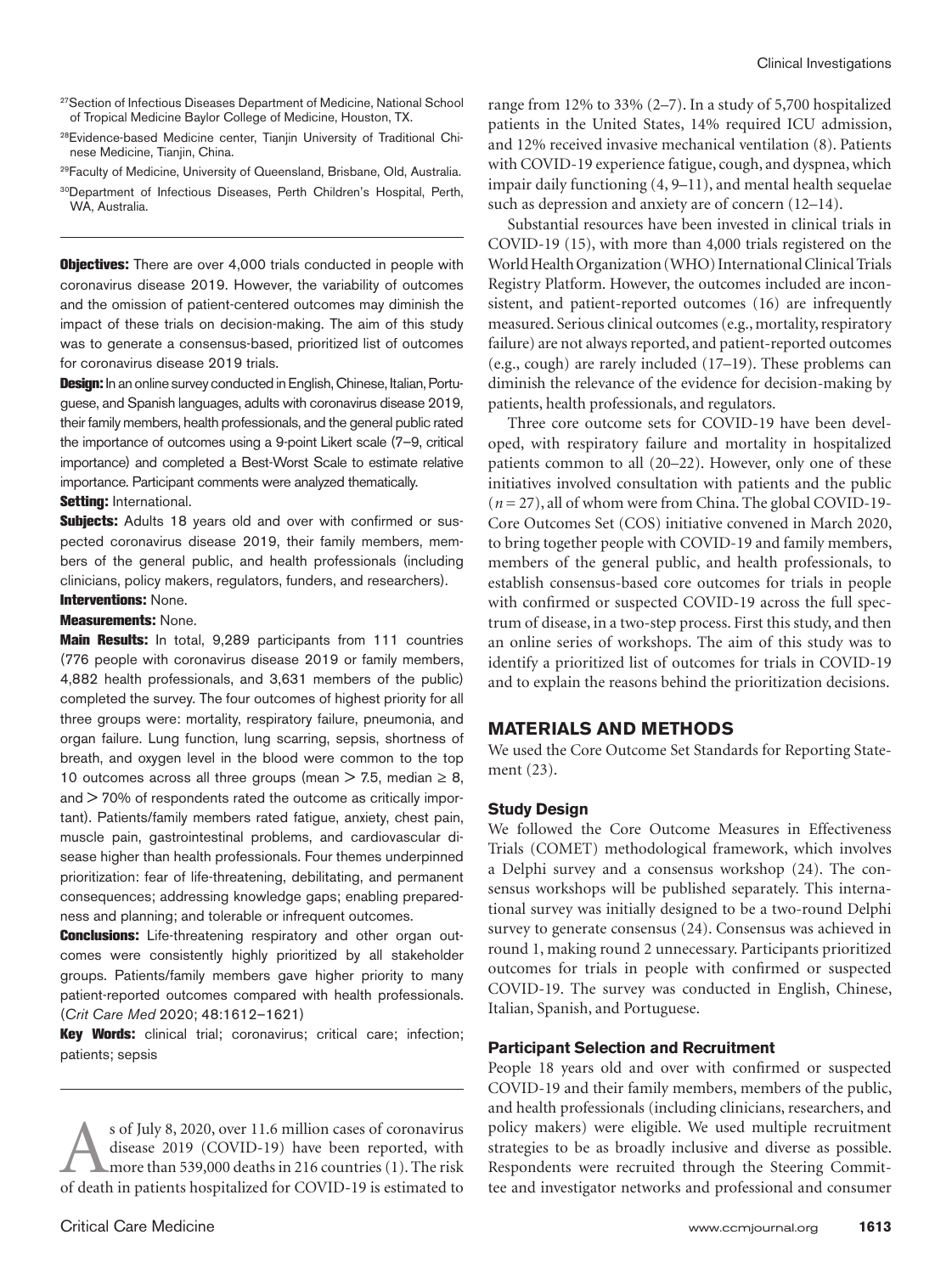## **TABLE 1. Participant Characteristics (***n* **= 9,289)**

| <b>Characteristic</b>                               | <b>Patients/Family</b><br>Members,<br>$n = 776, n$ (%) | <b>Health</b><br>Professionals,<br>$n = 4,882, n$ (%) | Public,<br>$n = 3,631, n$ (%) |
|-----------------------------------------------------|--------------------------------------------------------|-------------------------------------------------------|-------------------------------|
| Participant type <sup>a</sup>                       |                                                        |                                                       |                               |
| Person with suspected COVID-19                      | 420 (54)                                               |                                                       |                               |
| Person with confirmed COVID-19                      | 170 (22)                                               |                                                       |                               |
| Family/caregiver                                    | 312 (40)                                               |                                                       |                               |
| Clinician                                           | 215 (28)                                               | 3,295 (67)                                            |                               |
| Researcher                                          | 123 (16)                                               | 1,480 (30)                                            |                               |
| Policy maker                                        | 23(3)                                                  | 69(1)                                                 |                               |
| Other health professional                           | 41(5)                                                  | 813 (17)                                              |                               |
| Genderb                                             |                                                        |                                                       |                               |
| Male                                                | 253 (33)                                               | 1,578 (32)                                            | 1,221 (34)                    |
| Female                                              | 510 (66)                                               | 3,265 (67)                                            | 2,381 (66)                    |
| Age group (yr)                                      |                                                        |                                                       |                               |
| $18 - 29$                                           | 131 (17)                                               | 1,190(24)                                             | 763 (21)                      |
| $30 - 39$                                           | 203 (26)                                               | 1,441 (30)                                            | 629 (17)                      |
| $40 - 49$                                           | 213(27)                                                | 1,036(21)                                             | 755 (21)                      |
| $50 - 59$                                           | 133 (17)                                               | 772 (16)                                              | 590 (16)                      |
| $60 - 69$                                           | 74 (10)                                                | 370(8)                                                | 599 (16)                      |
| 70 and over                                         | 22(3)                                                  | 73(1)                                                 | 295(8)                        |
| Currently in self-isolation/quarantine              |                                                        |                                                       |                               |
| Yes                                                 | 514 (66)                                               | 904 (19)                                              | 1,479 (41)                    |
| No                                                  | 262 (34)                                               | 3,978 (81)                                            | 2,152 (59)                    |
| Language of survey completion                       |                                                        |                                                       |                               |
| English                                             | 584 (75)                                               | 3,004(62)                                             | 2,339 (64)                    |
| Chinese                                             | 49(6)                                                  | 1,075 (22)                                            | 356 (10)                      |
| Italian                                             | 59(8)                                                  | 253(5)                                                | 362 (10)                      |
| Spanish                                             | 47 (6)                                                 | 298 (6)                                               | 307 (8)                       |
| Portuguese                                          | 37(5)                                                  | 252(5)                                                | 267 (7)                       |
| Preexisting/health conditions <sup>a</sup>          |                                                        |                                                       |                               |
| High blood pressure/cardiovascular/heart conditions | 150 (19)                                               |                                                       | 718 (20)                      |
| Respiratory condition (e.g., asthma)                | 123 (16)                                               |                                                       | 382(11)                       |
| Diabetes/obesity                                    | 120 (15)                                               |                                                       | 477 (13)                      |
| Other/s                                             | 169 (22)                                               |                                                       | 964 (27)                      |
| None                                                | 408 (53)                                               |                                                       | 1,972 (54)                    |

(*Continued*)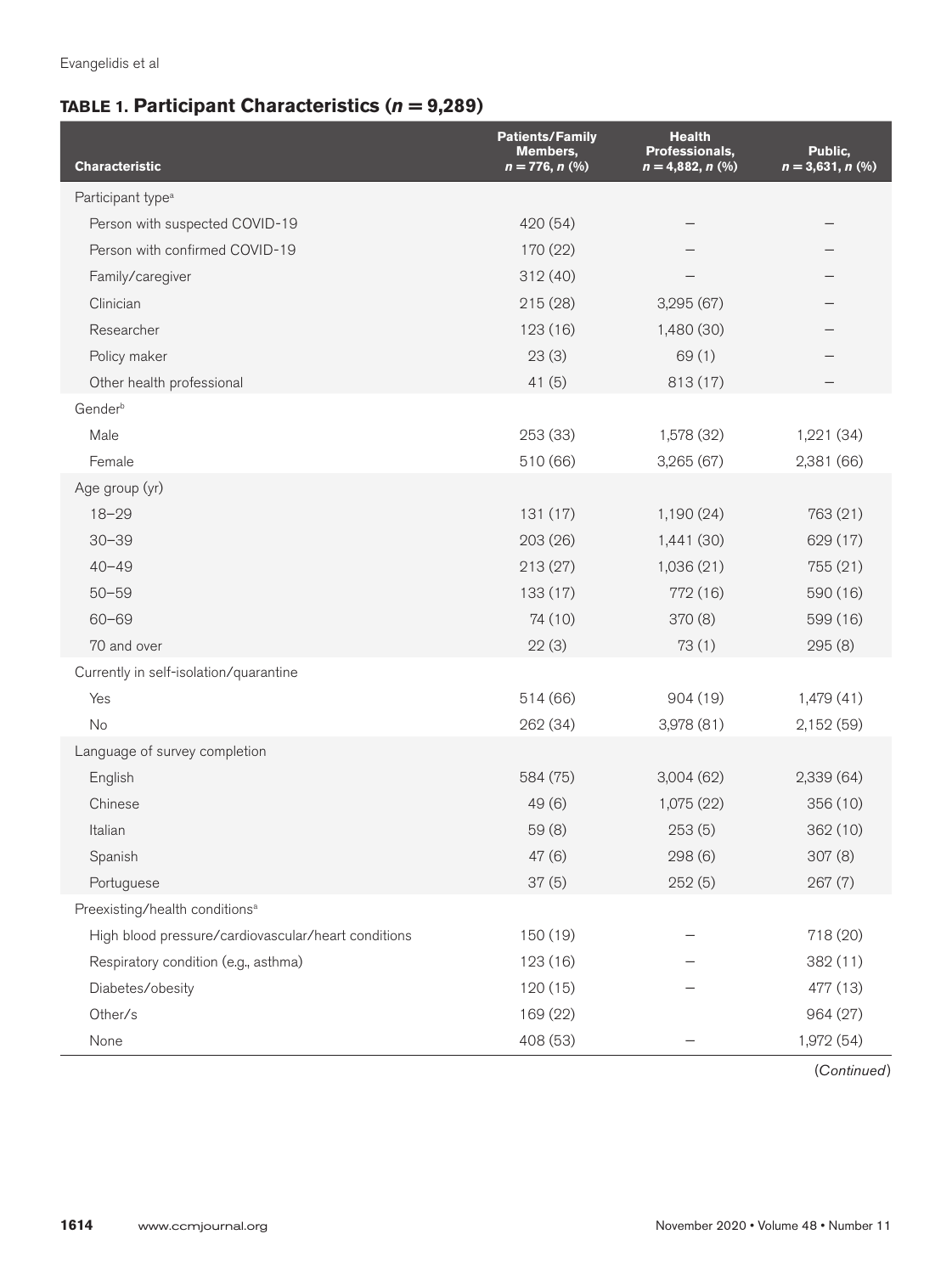## **TABLE 1. (***Continued***). Participant Chara***c***teristics (***n* **= 9,289)**

| <b>Characteristic</b>                                                         | <b>Patients/Family</b><br>Members,<br>$n = 776, n$ (%) | <b>Health</b><br>Professionals,<br>$n = 4,882, n$ (%) | Public,<br>$n = 3,631, n$ (%) |
|-------------------------------------------------------------------------------|--------------------------------------------------------|-------------------------------------------------------|-------------------------------|
| Symptoms <sup>a</sup> (suspected or confirmed patients only, $n = 590$ )      |                                                        |                                                       |                               |
| Fatigue                                                                       | 393 (67)                                               |                                                       |                               |
| Cough                                                                         | 361(61)                                                |                                                       |                               |
| Fever                                                                         | 312(53)                                                |                                                       |                               |
| Shortness of breath                                                           | 243(41)                                                |                                                       |                               |
| Loss of taste and/or smell                                                    | 228 (39)                                               |                                                       |                               |
| Nausea, vomiting, diarrhea                                                    | 202 (34)                                               |                                                       |                               |
| Chest pain                                                                    | 201 (34)                                               |                                                       |                               |
| Other                                                                         | 223 (38)                                               |                                                       |                               |
| None/do not know                                                              | 67 (11)                                                |                                                       |                               |
| Complications <sup>a</sup> (suspected or confirmed patients only, $n = 590$ ) |                                                        |                                                       |                               |
| Pneumonia                                                                     | 71 (12)                                                |                                                       |                               |
| Organ failure                                                                 | 21(4)                                                  |                                                       |                               |
| Sepsis                                                                        | 20(3)                                                  |                                                       |                               |
| None                                                                          | 451 (76)                                               |                                                       |                               |
| Other                                                                         | 58 (10)                                                |                                                       |                               |
| Treatment <sup>a</sup> (suspected or confirmed patients only, $n = 590$ )     |                                                        |                                                       |                               |
| Antiviral therapy                                                             | 50(8)                                                  |                                                       |                               |
| Oxygen                                                                        | 50(8)                                                  |                                                       |                               |
| Hydroxychloroquine/chloroquine                                                | 41(7)                                                  |                                                       |                               |
| Mechanical ventilation                                                        | 13(2)                                                  |                                                       |                               |
| Other/s                                                                       | 115 (19)                                               |                                                       |                               |
| None/do not know                                                              | 394 (67)                                               |                                                       |                               |
| Country                                                                       |                                                        |                                                       |                               |
| United Kingdom                                                                | 268 (35)                                               | 753 (15)                                              | 772 (21)                      |
| China                                                                         | 51(7)                                                  | 1,113 (23)                                            | 370 (10)                      |
| <b>United States</b>                                                          | 146 (19)                                               | 461 (9)                                               | 787 (22)                      |
| Australia                                                                     | 50(6)                                                  | 765 (16)                                              | 390(11)                       |
| Italy                                                                         | 58 (7)                                                 | 280(6)                                                | 355 (10)                      |
| Other <sup>c</sup>                                                            | 206 (27)                                               | 1,532 (31)                                            | 975 (27)                      |

COVID-19 = coronavirus disease 2019.

a Percentages may not add up to 100 due to multiple selections.

b Prefer not to say: patients /family members 13 (2%), health professionals 39 (1%), and public 29 (1%).

c Other includes 106 countries in descending order of total number of participants: Portugal, Canada, Brazil, Mexico, Spain, Chile, France, Netherlands, Ireland, Germany, New Zealand, India, Switzerland, South Africa, Argentina, Belgium, Iceland, Sweden, Nigeria, Colombia, Costa Rica, Singapore, United Arab Emirates, Japan, Guatemala, Angola, Korea, Republic of, Saudi Arabia, Lithuania, Uganda, Norway, Denmark, Pakistan, Greece, Poland, Uruguay, Austria, Dominican Republic, El Salvador, Malaysia, Turkey, Cameroon, Kenya, Peru, Panama, Egypt, Bangladesh, Ecuador, Islamic Republic of Iran, Iraq, Israel, Gambia, Indonesia, Malawi, Philippines, Serbia, Zimbabwe, Albania, Bulgaria, Ethiopia, Jordan, Kuwait, Malta, Paraguay, Russian Federation, Sri Lanka, Côte d'Ivoire, Estonia, Honduras, Qatar, Senegal, Trinidad and Tobago, Tunisia, Ukraine, United Republic of Tanzania, Bolivarian Republic of Venezuela, Viet Nam, Marshall Islands, Yemen, Afghanistan, Andorra, Antigua and Barbuda, Barbados, Belize, Botswana, Cape Verde, Czech Republic, Finland, Georgia, Hungary, Lebanon, Liechtenstein, Luxembourg, Mozambique, Nepal, Oman, Puerto Rico, Romania, Rwanda, Sao Tome and Principe, Slovakia, Slovenia, Sudan, Thailand, Timor-Leste, and Zambia.

Dashes indicate data not applicable.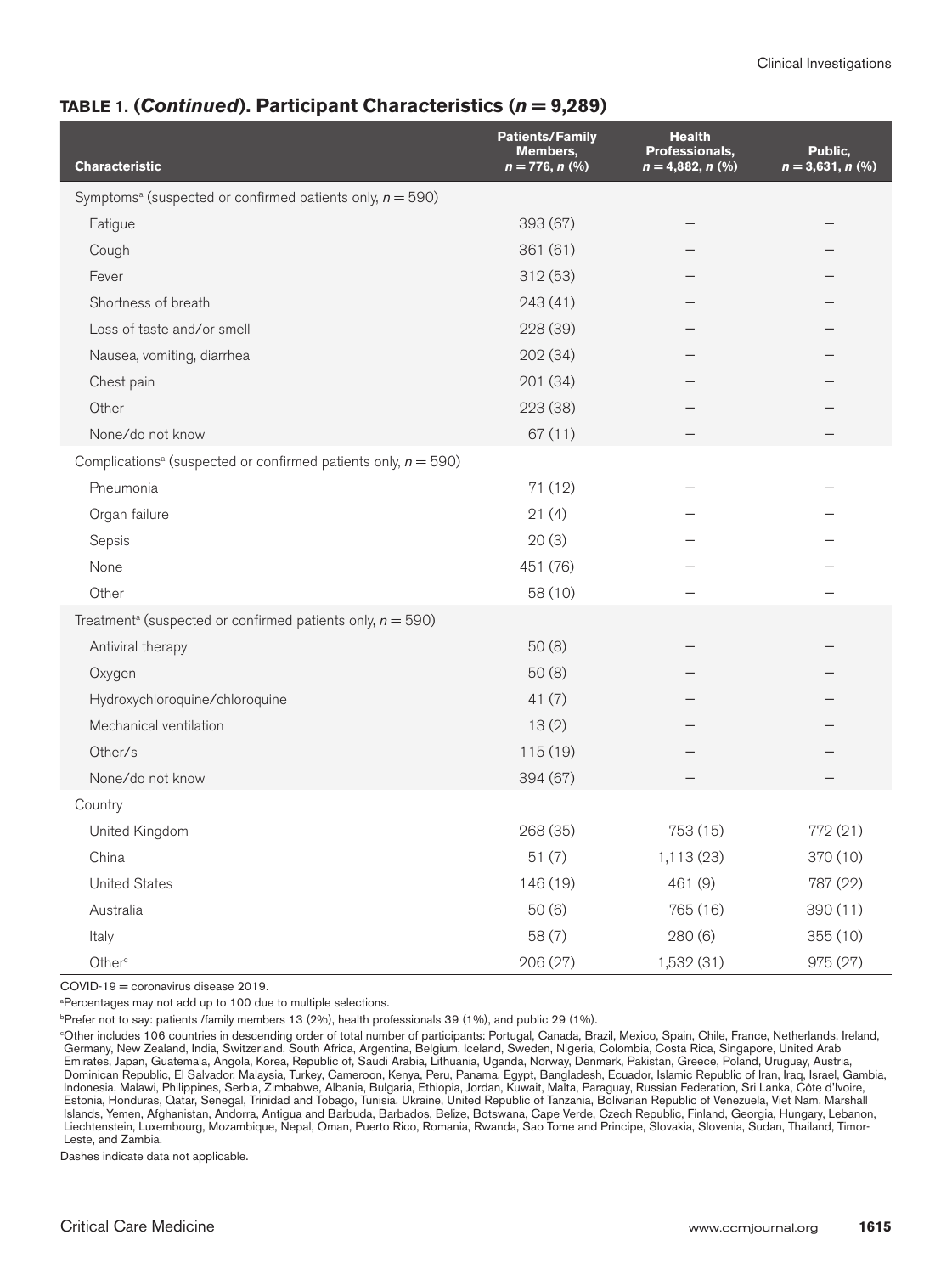

Figure 1. Mean scores of patients/family members, health professionals, and the general public (ordered by patient/family scores). Total sample size differs for each outcome. Death, cardiovascular disease, shortness of breath, chest pain, and cough ( $n = 9,289$ ); fever, pneumonia, hospitalization, depression, and impact on family (*n* = 9,072); gastrointestinal problems, fatigue, life participation, muscle pain, and respiratory failure (*n* = 8,907); sepsis/septic shock, taste and smell, anxiety, lung function, and recovery ( $n = 8,789$ ); and oxygen level in the blood, viral load or clearance, lung scarring (fibrosis), hospital-acquired infection (HAI), and organ failure  $n = 8,653$ .

organizations using email, social media, and a market research company. The University of Sydney provided ethics approval.

## **Data Collection**

*Selection of Outcome Domains*. We included outcome domains from systematic reviews and published core outcome sets for COVID-19, after discussion among the Steering Committee, which included patients and members of the public (20–22, 25) (**eTable 1**, Supplemental Digital Content 1, [http://](http://links.lww.com/CCM/F730) [links.lww.com/CCM/F730\)](http://links.lww.com/CCM/F730) The order of outcomes was randomized. The survey was administered online using Qualtrics software (SAP, Provo, UT). The survey was open for 16 days from March 31, 2020, to April 16, 2020.

*Prioritization of Outcomes*. Participants rated the importance of each of the 25 outcome domains using the Grading of Recommendations Assessment, Development, and Evaluation process 9-point Likert scale (26). Scores 1–3 indicated "limited importance," 4–6 indicated "important but not critical," and 7–9 indicated "critical importance." Participants could enter comments in free-text boxes and suggest new outcomes.

Participants also completed a Best-Worst Scale survey comprising of five-choice sets, including six of the possible 25 outcomes. The Best-Worst Scale survey is a well-established method for eliciting relative preferences. The outcomes included in each set were determined using a balanced, incomplete block design (27, 28). Participants selected the most important and least important outcome from each block of outcomes presented.

## **Data Analysis**

*Quantitative Analysis*. We calculated the mean score, median, and proportion of participants who rated the outcome from 7 to 9 (critically important) for each outcome. We calculated the scores separately for patients/family, members of the public, and health professionals. We compared the "public" and "health professional" group with the "patients/family" group using mean differences. We did not rely on the normality assumption and used nonparametric tests to compare the importance of the outcome given by the three groups. The overall differences were compared using Kruskal-Wallis tests. If significant differences were found, we performed the pairwise comparisons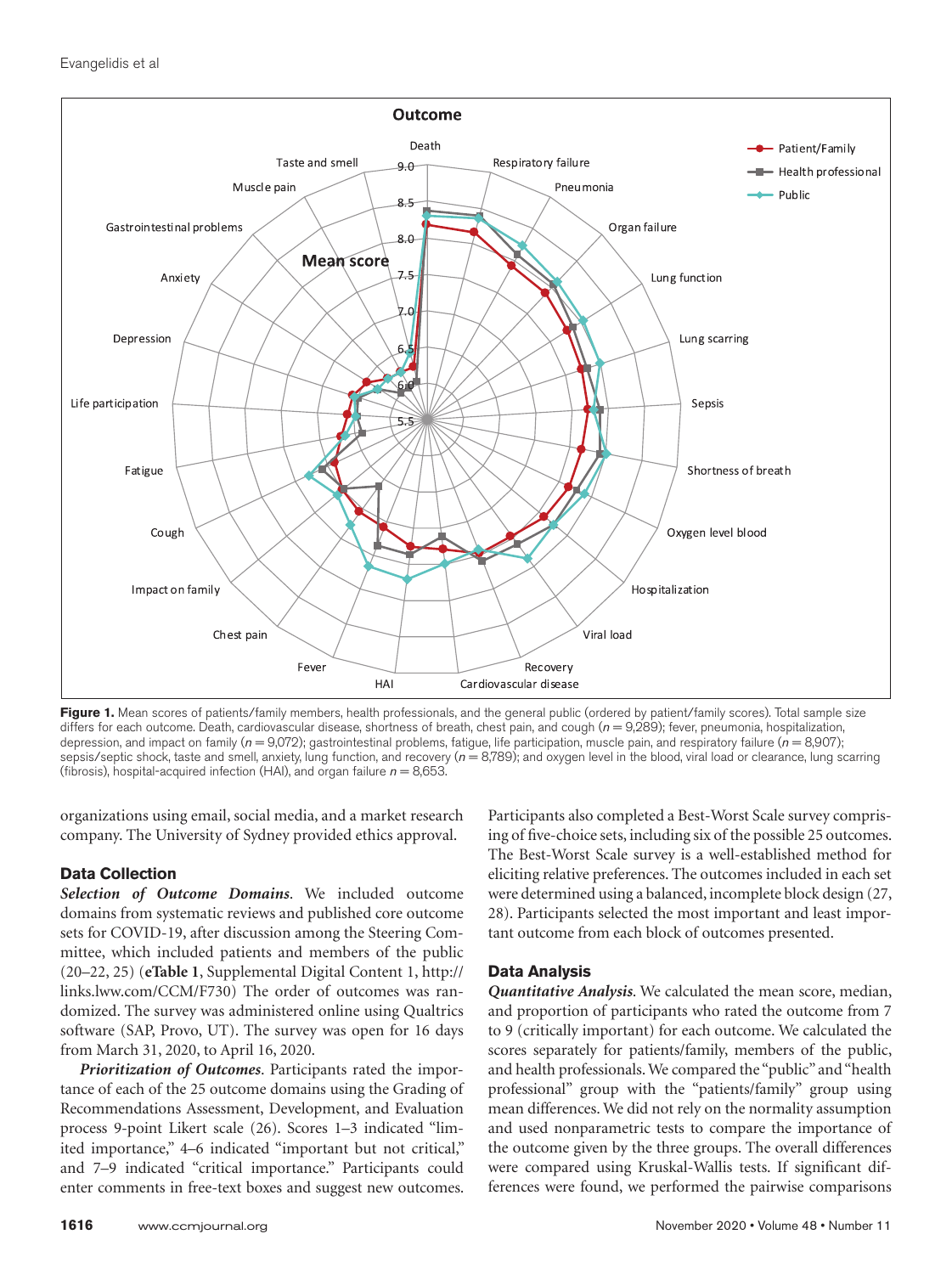we used a scale of 1 (least important) to 9 (most important). Statistical analyses were conducted using SPSS (Version 25.0; IBM SPSS Statistics for Windows, Armonk, NY) and NLOGIT 6 (Econometric Software, Plainview, NY). A *p* value of less than 0.05 was considered statistically significant.

*Definition of Consensus*. The thresholds for consensus could not be defined a priori because the distribution of scores was not known prior to data collection. After reviewing the results, we set the threshold to identify the top 10 outcome domains indicated as critically important by all three stakeholder groups on the Likert scale. This was based on the patient/family, public, and health professional groups, each having mean greater than 7.5, median greater than or equal to 8, and greater than 70% of each group rating the outcome as "critically important." The 10 outcomes of highest priority were used to select the proposed 3 to 5 core outcomes to discuss at the consensus workshop.

*Qualitative Analysis*. Survey comments were imported into Hyper RE-SEARCH (ResearchWare Inc, version 3.7; Randolph, MA) software for data analysis. Investigators (N.E., A.T.) used thematic analysis to code the text and inductively identify themes to explain the reasons for prioritizing outcomes among stakeholder groups.



**Figure 2.** Difference in mean scores among patients/family members, public, and health professionals. Patients/family members are the reference group. The distance between each value represents the difference in mean scores between groups (patients/family members—health professionals; patients/family memberspublic). For example, patients/family members rated chest pain higher than health professionals (mean score difference of 0.45). Health professionals rated fever higher than patients/family members (mean score difference of  $-0.27$ ). diff = difference,  $HAI$  = hospital-acquired infection.

using Mann-Whitney *U* tests with Bonferroni correction to adjust for multiple comparisons. The relative importance score was derived using a multinomial logistic regression model. Utility functions containing all outcomes and interaction terms for participant characteristics were constructed for the Best-Worst Survey. Following this approach, the mean regression coefficients of this function provided the relative importance scores for each outcome (27). The regression coefficients have the same underlying scale; therefore, for ease of interpretation,

## **RESULTS**

#### **Participant Characteristics**

In total, 9,289 participants from 111 countries completed the survey, of whom 776 (8%) were patients with confirmed or suspected COVID-19 or their family members, 4,882 (53%) were health professionals, and 3,631 (39%) were members of the public. The participant characteristics are provided in **Table 1**. The 776 patients/family members were from 40 countries. Seventy-one of the 590 patients (12%) with suspected or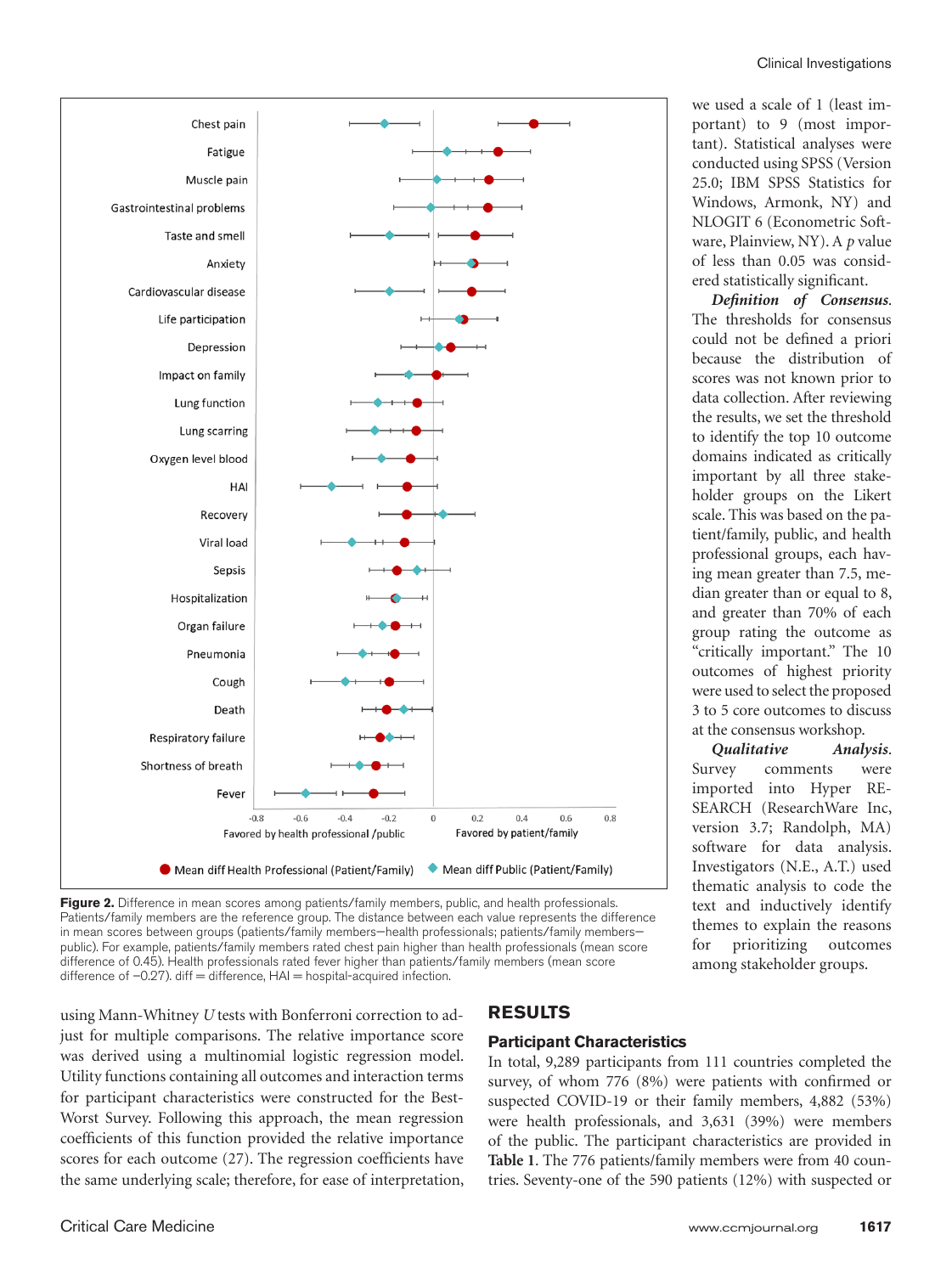

**Figure 3.** Mean relative importance scores of patients/family members, public, and health professionals based on the Best-Worst Scale, ordered by the mean importance scores of patients/family members (*error bars* are 95% CI). HAI = hospital-acquired infection.

confirmed COVID-19 reported having pneumonia, 21 (4%) reported organ failure, and 20 (3%) sepsis. Fifty (8%) were treated with oxygen and 13 (2%) required mechanical ventilation. Of the 4,882 health professionals (from 95 countries), 2,249 (46%) were physicians, 1,218 were researchers (25%), 866 (18%) were nurses, 78 (2%) were psychologists, 55 (1%) were policymakers, 48 (1%) were social workers, 37 (1%) were industry representatives, and 1,153 (24%) were "other health professionals." Among the physicians, 364 (16%) specialized in internal medicine, 320 (14%) were intensive/critical care specialists, 155 (7%) were general practitioners, 103 (5%) were emergency physicians, 101(4%) were infectious disease specialists, 98 (4%) were pulmonary/respiratory specialists, and 97 (4%) were public health physicians, and 1,011 (45%) were "other specialist physicians." The 3,631 members of the general public were from 76 countries.

## **Absolute Importance Scores**

The top four outcomes with the highest mean score for patients/family members, health professionals, and the public were the same (**Fig. 1**; **eTables 2** and **3**, Supplemental Digital Content 1, [http://links.lww.com/CCM/F730\)](http://links.lww.com/CCM/F730). This included death (patients/family: mean 8.2, health professionals: mean 8.4, and public: mean 8.3); respiratory failure (patients/family: 8.2, health professionals: 8.4, and public: 8.4); pneumonia (patients/family: 7.9, health professionals: 8.1, and public: 8.2); and organ failure (patients/family: 7.9, health professionals:

8.1, and public: 8.1). Lung function, lung scarring, sepsis, shortness of breath, and oxygen level in the blood were in the top ten outcomes for each stakeholder group.

Differences in mean scores among patients/family, health professionals, and the public are shown in **Figure 2**. Patients/family rated the following six outcomes higher than health professionals on the Likert scale: chest pain (absolute mean difference, 0.5; *p* < 0.001), fatigue (0.3; *p* < 0.001), muscle pain  $(0.3; p = 0.003)$ , gastrointestinal problems (0.3; *p* = 0.005), anxiety (0.2;  $p = 0.034$ , and cardiovascular disease (0.2; *p* < 0.001). Health professionals rated the following four outcomes higher than patients/family on the Likert scale: fever (0.3; *p* < 0.001), shortness of breath (0.3;  $p < 0.001$ ), respiratory failure  $(0.2; p = 0.002)$ , and cough  $(0.2; p = 0.042)$ .

#### **Relative Preferences—Best-Worst Scale**

Patients/family members considered death to be the most important, followed by respiratory failure, organ failure, lung function, and sepsis (**Fig. 3**). The differences between death and respiratory failure were small with preference scores of 7.5 (95% CI, 7.2–7.9) and 6.6 (95% CI, 6.6–7.4), respectively. Death and respiratory failure were also ranked as the top two most important outcomes by the public and health professionals. However, they were of equal importance with preference scores for death and respiratory failure being 8.3 (95% CI, 8.1–8.5) and 8.2 (95% CI, 8.1–8.4) for the public and 9.0 (95% CI, 8.8–9.2) and 9.0 (95% CI, 8.8–9.1) for health professionals. Shortness of breath the most important patientreported outcome for patients/family, the public, and health professionals.

The differences in mean preferences scores between patients/ family and health professionals and the public were generally small, being less than 2.0 (scale 1 to 9) for all outcomes (**Fig. 4**). Compared to patients/family, the most notable differences were for death (mean differences in relative preference scores of –1.3 [95% CI, –1.7 to –0.9] and –2.0 [95% CI, –2.4 to –1.6] for the public and health professionals, respectively) and respiratory failure (mean differences of –1.1 [95% CI, –1.6 to  $-0.7$ ] and  $-1.2$  [95% CI,  $-1.6$  to  $-0.8$ ] for the public and health professionals, respectively). Impact on family, anxiety, depression, fatigue, recovery, and life participation were all ranked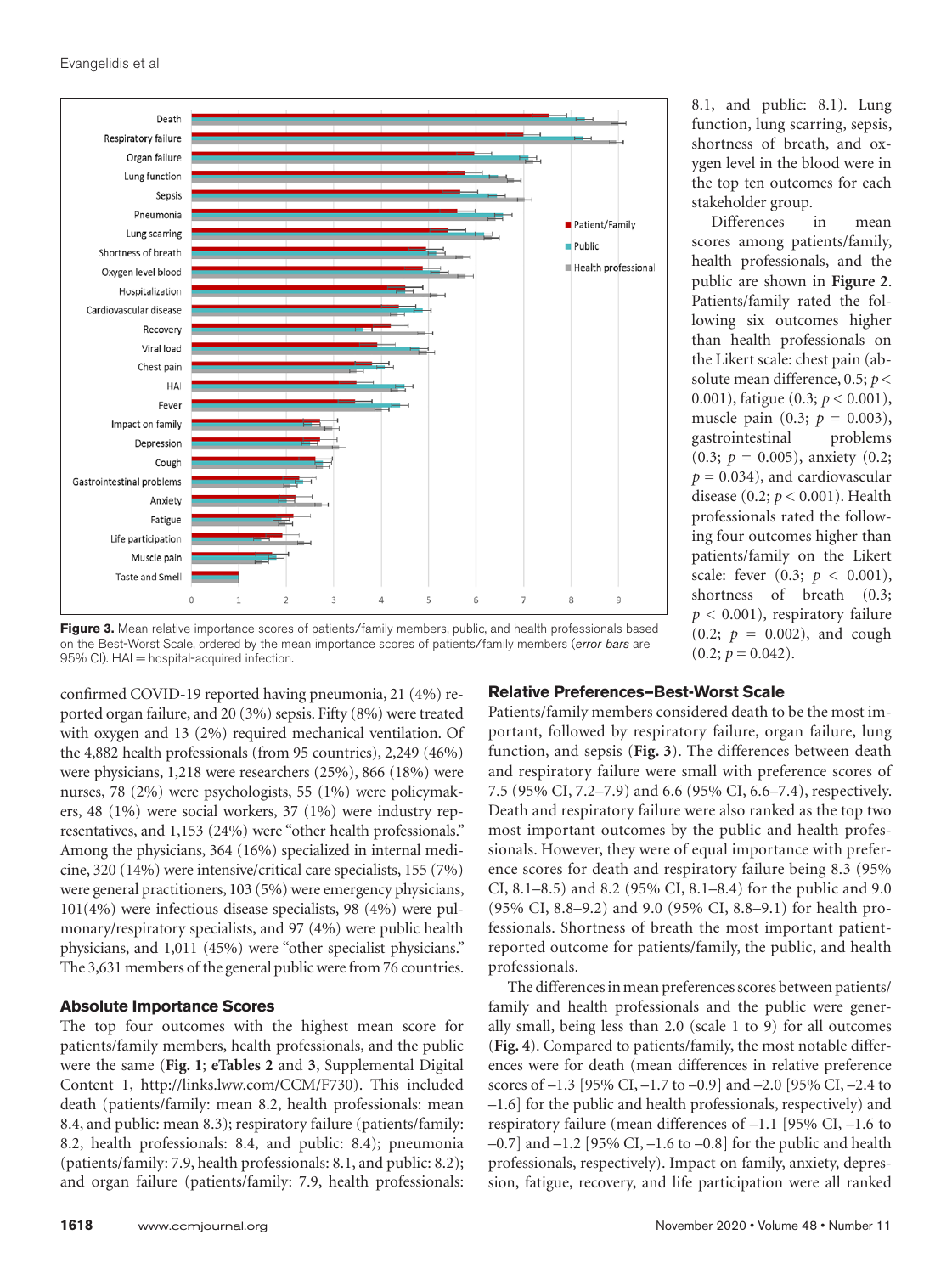

#### **Additional Outcomes**

Thirteen additional outcomes were each suggested by 30 or more respondents, including post-traumatic stress disorder (PTSD), anemia/iron, delirium, diabetes, cognition, immunity and antibodies, dizziness, dysphagia, acute kidney injury, financial impact, headache, and physical function.

#### **Themes From Comments**

We identified four themes underpinning the prioritization of outcomes, which are described below. Selected quotations to support each theme are provided in **eFigure 2** (Supplemental Digital Content 1, [http://links.lww.com/](http://links.lww.com/CCM/F730) [CCM/F730](http://links.lww.com/CCM/F730)).

*Fear of Life-Threatening, Debilitating, and Permanent Consequences*. Participants gave higher priority to outcomes that were seen as a threat to survival—"(respiratory failure) is thought to be the main cause of death." The visible risk of death explained the high priority for mortality— "you see death coming for you" and that you "imagine the worse possible scenario, particularly when you are short of breath." Severe outcomes



**Figure 4.** Difference in mean scores among patients/family members, public, and health professionals based on the Best-Worst Scale. Patients/family members are the reference group. diff = difference, HAI = hospitalacquired infection.

as more important by patients/family members compared to the public; chest pain, muscle pain, gastrointestinal outcomes, and fatigue were ranked as more important by patients/family compared to health professionals.

The mean, median, and Best-Worst Scale scores according to survey language (English, Chinese, Italian, Spanish, and Portuguese) are provided in **eTable 4** and **eFigure 1** (Supplemental Digital Content 1, [http://links.lww.com/CCM/](http://links.lww.com/CCM/F730) [F730\)](http://links.lww.com/CCM/F730). The 10 most highly prioritized outcomes by country were generally similar. Respiratory failure was in the top two for all languages. Based on the mean score, death was first in the English survey, third in the Portuguese survey, fourth

that required isolation or admission to intensive care or invasive interventions were distressing and "could be linked to longer-term issues such as PTSD." Symptoms that "lingered" and impaired quality of life (e.g., shortness of breath) were given higher priority. For patients, the high prioritization of impact on family, depression, and anxiety reflected angst about isolation and profound guilt of infecting others. Anxiety was also rated high because it exacerbated symptoms—"this uncertainty causes anxiety and makes breathing harder."

*Addressing Knowledge Gaps*. Because of the uncertain trajectory and prognosis of COVID-19, participants gave higher priority to outcomes related to disease progression (e.g., mortality, respiratory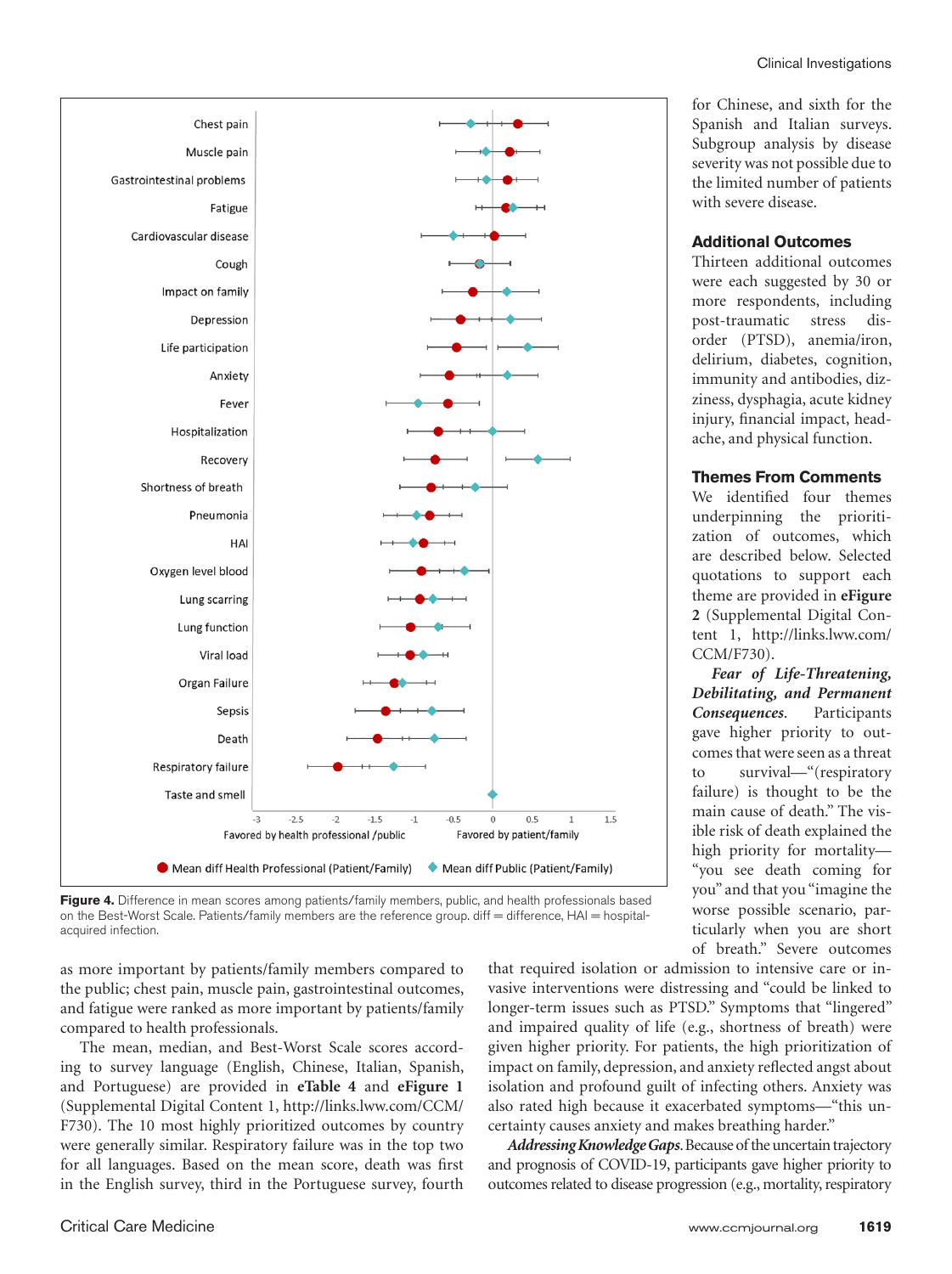failure, pneumonia, lung function, and recovery). Some gave higher priority to outcomes they believed were specific to COVID-19 (e.g., respiratory failure, shortness of breath) over those regarded to be more general (e.g., anxiety) or may have been preexisting.

*Enabling Preparedness and Planning*. Outcomes were given higher priority if they had implications for healthcare resource use. Respiratory failure was a high priority because it could require admission into intensive care and interventions including oxygen, mechanical ventilation, and extracorporeal membrane oxygenation—"it informs all measures that should be taken (lockdown, production of ventilators, etc.)" Some also considered outcomes for decision-making—"this would inform my decision to continue very invasive treatment or not."

*Tolerable or Infrequent Outcomes*. Participants gave lower priority for outcomes such as cough, gastrointestinal symptoms, fever, and muscle pain because these were perceived to be manageable, uncommon, or transient. Some patients based their decisions on whether they had experienced the symptom personally.

## **DISCUSSION**

For patients, family members, health professionals, and the public, mortality, respiratory failure, pneumonia, organ failure, lung function, lung scarring, sepsis, shortness of breath, and blood oxygen were the outcomes of highest priority. Mortality, respiratory failure, pneumonia, and organ failure of highest priority for all three groups. The patient-reported outcome of highest priority for all groups was shortness of breath. Hospitalization was in the top 10 for patients/family and health professionals. Viral load/clearance was in the top 10 for the public. Recovery was the top-rated long-term outcome. The top prioritized outcomes reflected the prevailing fear of death and debilitating and permanent consequences, uncertainty of disease progression, and concerns about the burden of disease on health systems.

Mortality and respiratory failure have also been identified in the three core outcomes set previously established for COVID-19 (20–22), albeit with previous initiatives focused on hospitalized patients only. The WHO core outcome measures set for COVID-19 include viral burden and a clinical progression scale that includes five states: uninfected, ambulatory, hospitalized with mild disease, hospitalized with severe disease, and death. The "ambulatory" state refers to the patient being symptomatic. However, no specific symptoms were identified. Shortness of breath, recovery (defined as feeling better, no longer having symptoms), and chest pain were the three patient-reported outcomes of highest importance as identified in our survey. Of note, chest pain, fatigue, muscle pain, and gastrointestinal problems were rated higher by patients/family compared with health professionals. Anxiety was rated higher by patients/family compared with both health professionals and the general public. People with COVID-19 attributed anxiety to the fear and guilt of infecting others and the need to be quarantined and isolated from family and support persons. Anxiety exacerbated their symptoms, particularly shortness of breath. The inclusion of patients and the public brings nuanced insights and attention to include outcomes of importance (e.g., shortness of breath) that may be underrecognized and not explicitly included in core outcome sets.

The survey included a large number of participants (*n*=9,289) from 111 countries, with 47% comprising of patients, family members, and the public. The survey was available in five languages. The data were triangulated by assessing both the absolute and relative importance of scores, using four measures (mean, median, proportion, and Best-Worst Scale score). However, there are some potential limitations. The online survey would have precluded involvement of those who do not have access to the internet. Most participants were from high-income countries and completed the English language survey, and only a small number of patients with severe disease were included. Not all participants completed the entire survey; however, we have indicated the number of responses for each outcome and of those who completed the Likert ratings and Best-Worst Scale.

## **CONCLUSIONS**

Mortality, respiratory failure, organ failure, sepsis, and shortness of breath are of critical importance to people with confirmed or suspected COVID-19 and their family members, the public, and health professionals. These outcomes will comprise the proposed core outcomes to be reviewed and discussed at international, online multi-stakeholder consensus workshops to establish the core outcome domains for COVID-19. The use of outcomes of importance to all stakeholders, including patients, the public, and health professionals, can help to improve the relevance of trials to better inform decision-making in practice and policy.

## **ACKNOWLEDGMENTS**

We thank all the patients, family members, and members of the general public and health professionals who gave their time and effort to participate in the survey. We thank Yen Ho, who designed and programmed the survey. COVID-19-Core Outcomes Set (COS) Survey Investigators are as follows: Ximena Atilano-Carsi (National Institute of Health Sciences and Nutrition, Mexico City, Mexico); Samaya Anumudu (Baylor College of Medicine, Houston, TX); Amelie Bernier-Jean (The University of Sydney, Sydney, NSW, Australia); Amanda Dominello (The University of Sydney, Sydney, NSW, Australia); Carolina Echegoyen (Centro de Salud Familiar Santa Amalia, Santiago, Chile); Sally Green (Monash University, Melbourne, VIC, Australia); Elyssa Hannan (The University of Sydney, Sydney, NSW, Australia); Camilla S. Hanson (The University of Sydney, Sydney, NSW, Australia); Tess Harris (PKD International, London, United Kingdom); Sophie Hill (LaTrobe University, Melbourne, VIC, Australia); Rabia Khalid (The University of Sydney, Sydney, NSW, Australia); Katharina Kohler (The University of Cambridge, Cambridge, United Kingdom); Yong-Lim Kim (Kyungpook National University, Daegu, South Korea); Pamela Lopez-Vargas (The University of Sydney, Sydney, NSW, Australia); Karine Manera (The University of Sydney, Sydney, NSW, Australia); Gabriela Pomoglio (Aterym SRL Cordoba Military Hospital, Cordoba, Argentina); Sarah Rowan (Denver Health, Denver, CO); Benedicte Sautenet (University of Tours, Tours, France); Nicole Scholes-Robertson (The University of Sydney, Sydney, NSW, Australia); Jenny Shen (University of